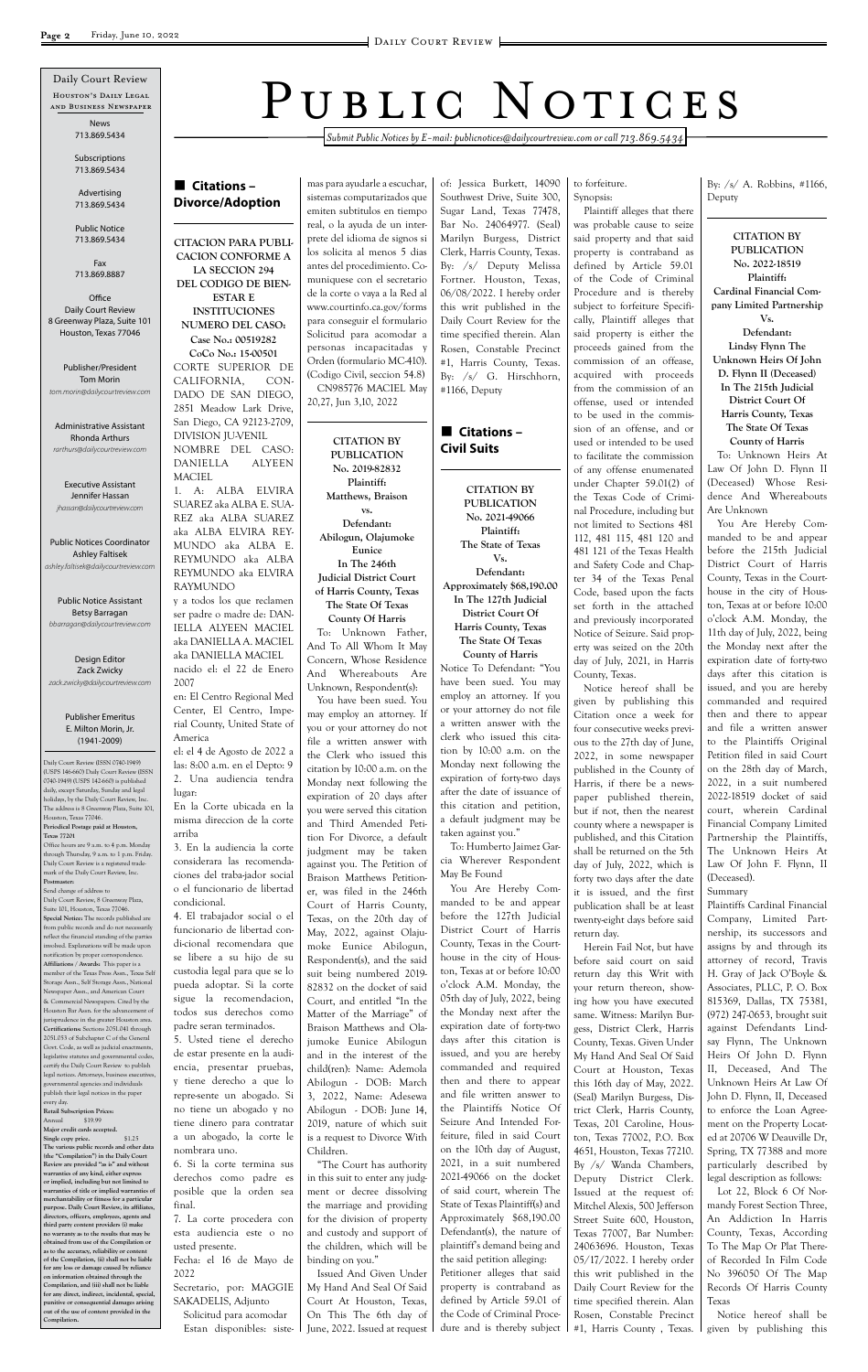

Citation once a week for four consecutive weeks previous to the 11th day of July, 2022, in some newspaper published in the County of Harris, if there be a newspaper published therein, but if not, then the nearest county where a newspaper is published, and this Citation shall be returned on 5th day of July, 2022 which is forty two days after the date it is issued, and the first publication shall be at least twentyeight days before said return day.

Herein Fail Not, but have before said court on said return day this Writ with your return thereon, showing how you have executed same. Witness: Marilyn Burgess, District Clerk, Harris County, Texas. Given Under My Hand And Seal Of Said Court at Houston, Texas this 23rd day of May, 2022. (Seal) Marilyn Burgess, District Clerk, Harris County, Texas, 201 Caroline, Houston, Texas 77002, P.O. Box 4651, Houston, Texas 77210. By /s/ Cynthia Clausell, Deputy Clerk. Issued at the request of: Travis H. Gray, P. O. Box 815369, Dallas, Texas 75381, Tel: (972) 247-0653, Bar Number: 2404495. Houston, Texas 05/24/2022. I hereby order this writ published in the Daily Court Review for the time specified therein. Alan Rosen, Constable Precinct #1, Harris County, Texas. By: /s/ G. Hirschhorn, #1166, Deputy

**CITATION BY PUBLICATION No. 201841908 Plaintiff: Chevalier, Tahirih Vs. Defendant: Grays, Joe; Flanagan, Ollie (aka Ollie Tudmon); Reese, Carrie (Deceased) (And The Estate Of Carrie Reese); Tudmon, Ollie; Reese, Leroy (Jr.); Grays, Brenda C; Grays, Tyrone T (Sr.); Grays, Shannon Ean; Grays, Craig In The 125th Judicial District Court Of**

#### **Harris County, Texas The State Of Texas County Of Harris**

To: Reese, Leroy (Jr) (Whose residence and whereabouts are unknown), Reese, Carrie (Deceased) (And The Estate Of Carrie Reese) (Whose residence and whereabouts are unknown)

You Are Hereby Commanded to be and appear before the 125th Judicial District Court of Harris County, Texas in the Courthouse in the City of Houston, Texas at or before 10:00 o'clock A.M. Monday, the 25th day of July, 2022, being the Monday next after the expiration date of forty-two days after this citation is issued, and you are hereby commanded and required then and there to appear and file written answer to the Plaintiff's Original Petition for Declaratory Judgment & Request for Disclosure, filed in said Court on the 22nd day of June 2018, in a suit numbered 201841908 docket of said court, wherein the Plaintiff, Chevalier, Tahirih and the Defendants, Grays, Joe; Flanagan, Ollie (aka Ollie Tudmon); Reese, Carrie (Deceased) (And The Estate Of Carrie Reese); Tudmon, Ollie; Reese, Leroy (Jr.); Grays, Brenda C; Grays, Tyrone T (Sr.); Grays, Shannon Ean; Grays, Craig the nature of plaintiff's demand being and the said petition alleging: Quiet Title

"Notice is hereby given that an Original Petition for Declaratory Relief was filed on June 22, 2018, under Docket No. 2018-41908, pending in the 125th Judicial District Court of Harris County, Texas. This relates to a piece of property you have an alleged interest in. Tahirih Chevalier is requesting title by limitations for Lot Thirteen (13), in Block Forty (40) situated in Highland Heights Annex No. Six (6), Addition to Houston, in Harris County, Texas, according to the map thereof recorded in Volume (8), Page (24) of the Record of Maps and Plats of Harris County, Texas, which is now referred to and made a part hereof for more particular description of the property hereby conveyed which currently has the address of 5726 Beall St., Houston, TX 77091. A copy of the filing can be found on http://www.hcdistrictclerk.com

Notice hereof shall be given by publishing this Citation once a week for four consecutive weeks previous to the 25th day of July, 2022, in some newspaper published in the County of Harris, if there be a newspaper published therein, but if not, then the nearest county where a newspaper is published, and this Citation shall be returned on the 18th day of July 2022, which is forty two days after the date it is issued, and the first publication shall be at least twenty-eight days before said return day.

Herein Fail Not, but have before said court on said return day this Writ with your return thereon, showing how you have executed same. Witness: Marilyn Burgess, District Clerk, Harris County Texas. Given Under My Hand And Seal Of Said Court at Houston, Texas this 6th day of June 2022. (Seal) Marilyn Burgess, District Clerk, Harris County, Texas. By /s/ Brittany Hall, Deputy District Clerk. Issued at the request of: Jarrett Perkins, 6300 West Loop South Suite 490, Bellaire, TX 77401, 713-977-6600, Bar Number: 24041678. Houston, Texas 06/08/2022. I hereby order this writ published in the Daily Court Review for the time specified therein. Alan Rosen, Constable Precinct #1, Harris County, Texas. By: /s/ G. Hirschhorn, #1166, Deputy

## ■ Storage Notices

**Notice of Public Sale** Tomball Grand Storage 11744 Boudreaux Rd., Tomball, Tx 77375, willhold a public auction of property being sold to satisfy a landlord's lien. The Sale will be on www.storageauctions. com on 6/23/2022. Sale ends at 10:00 am. Property will be sold to highest bidder. Seller reserves right to not accept any bid and to withdraw property from sale. Property being sold includes all contents each space. Name and unit Number of Tenent: General Description of Property: Dustin Barton, Unit# 025, household items,boxes. 6-10-22;6-17-22-2-bb

**Notice of Public Sale** In accordance with Chapter 59 of the Texas Property Code and to satisfy a landlord's lien, a public sale will be held online at www.StorageTreasures.com for units at **AMERICAN STORAGE** located at **2427 TEXAS PARKWAY, MISSOURI CITY, TEXAS, 77489.** Bidding will open **JUNE 13, 2022, 7:00 AM** and conclude, **JUNE 28th, 2022, 12:00 PM**. Cleanup deposit is required. Seller reserves the right to withdraw the property at any time before the sale. Unit items sold as-is to highest bidder. Property includes the contents of spaces of the following tenants: **Vilma Cruz:** household goods, sofa, basket's, mattress, boxes, couch misc. items; **Henry Kalapee:** boxes, metal. Luggage, tools, ladder, chairs; **Kyle Kapp:** mattress, CDs, chairs, totes, sofa, tables, bags; **Martin Artoruna**- couches; **John Zanek:** boxes totes; **Joseph Jones:** washer, dryer, tools, misc. items; **Elmer Harrison**: **Lance Calhoun**: boxes, printer, shoes, bags; **Carrie Desmith**- chair, table misc. boxes, items; **Aaron Gray**: clothes, totes, lawn chair; **Moore Easlia**: clothes misc. items; **Samuel Joe**: elliptical, chairs, boxes, walker, medical equipment; **Gwendolyn Washington**: boxes, furniture, tb stand, desk mirror; **Gloria Yates**: clothes,misc. items; **Lucella Caraballo:** dolly, ice chest, fryer, boxes misc. items; **French Wayne**-

metal, tires, copper, furni-

ture, installation 6-10-22;6-17-22-2-bb

#### **NOTICE OF SALE**

Notice is hereby given that a public sale will be held at Mini U Storage (formerly Private Mini Storage), 18875 Katy Freeway Houston, TX, 77094 on June 29, 2022 at 11:30 am to satisfy a landlord's lien on the property stored at the address above in the units listed pursuant to Texas Property Code, Chapter 59. Tenants notated the inventories listed at the time of rental. Landlord makes no representation or warranty that the units contain said inventories. A008- JOHN BROUS-SARD- MISC HOUSE-HOLD; A010- ANDREW CARLISLE- BUSINESS FURNITURE/ EQUIP-MENT; A022- ANDREW CARLISLE- BUSINESS FURNITURE/ EQUIP-MENT; A162- DEBORAH SIMMONS- MISC HOUSE-HOLD; A216- ETHEL TEELE- MISC HOUSE-HOLD & PERSONAL EFFECTS; A262- TERRY ZENO- MISC HOUSE-HOLD & PERSONAL EFFECTS; A300- HEATH-ER BRYAN- MISC HOUSE-HOLD & PERSONAL EFFECTS; A301- HEATH-ER BRYAN- MISC HOUSE-HOLD & PERSONAL EFFECTS; A422- BRUCE GEORGE- MISC HOUSE-HOLD; A500- ABRAHAM WILSON- MISC HOUSE-HOLD; A645- ARNOLDO MAGANA- MISC HOUSE-HOLD; A737- KENNETH SCOTT- MISC HOUSE-HOLD; A760- TERRON LAGARDE- MISC HOUSE-HOLD. All units must be paid for at the time of sale. Cash only will be accepted. No one under the age of 18 is allowed to attend the sale. Each person attending must sign in and agree to follow all Rules and Regulations of the sale. The landlord reserves the right to bid at the sale. All purchased goods are sold "as is" and must be removed within 48 hours following the sale.

Shelving is property of landlord; do not remove unless authorized. Buyers must provide a current, original or a photocopy of their original resale permit at time of sale in lieu of sales tax. This sale is subject to cancellation in the event of settlement between landlord and obligated party.

6-10-22;6-17-22-2-af

#### **NOTICE OF PUBLIC SALE**

Pursuant to chapter 59 of Texas State Code, the following storage facilities will hold a Public Auction of each property which is being sold to satisfy a Landlords Lien at the date and time indicated below, and on the following terms: All property will be sold to the highest bidder for cash only. \$100.00 deposits for clean up and removal may be required. Seller reserves the right to refuse any bid and to withdraw any property from the sale. The property will be sold on **Monday June 27, 2022** on or about the time indicated at each Self Storage facilities identified below in the order as they appear. **The sale will begin at 9:00a.m. Murphy Road Self Storage, 13700 Murphy Road, Texas 77477 (281) 208-5623**. The contents of the following Tenants: MICHEAL LEE: boxes, totes, carts, furniture, Christmas items, misc. items. MICHEAL M. MOSS: totes, miscellaneous items, sports equipment. BRANDY WALLACE: clothes, furniture, totes, misc. CHAD E. JONES: clothes, suitcases, deco. items, bags, misc. items. **Then at 9:45a.m. Space Saver #9, 9818 S. Gessner, Houston, Texas 77071 (713) 776-2853**. The contents of the following tenants: NOEL CORDO-VA: clothing, motorcycle helmet, misc. items. VARG-BAY SAYIAH: Boxes, cooler, fishing pole, misc. items. REYES HERNAN-DEZ: dolly, ladder, tires, tools, misc. items. RENAI-TA BROWN: bicycle, bags, boxes, fan, mattress, micro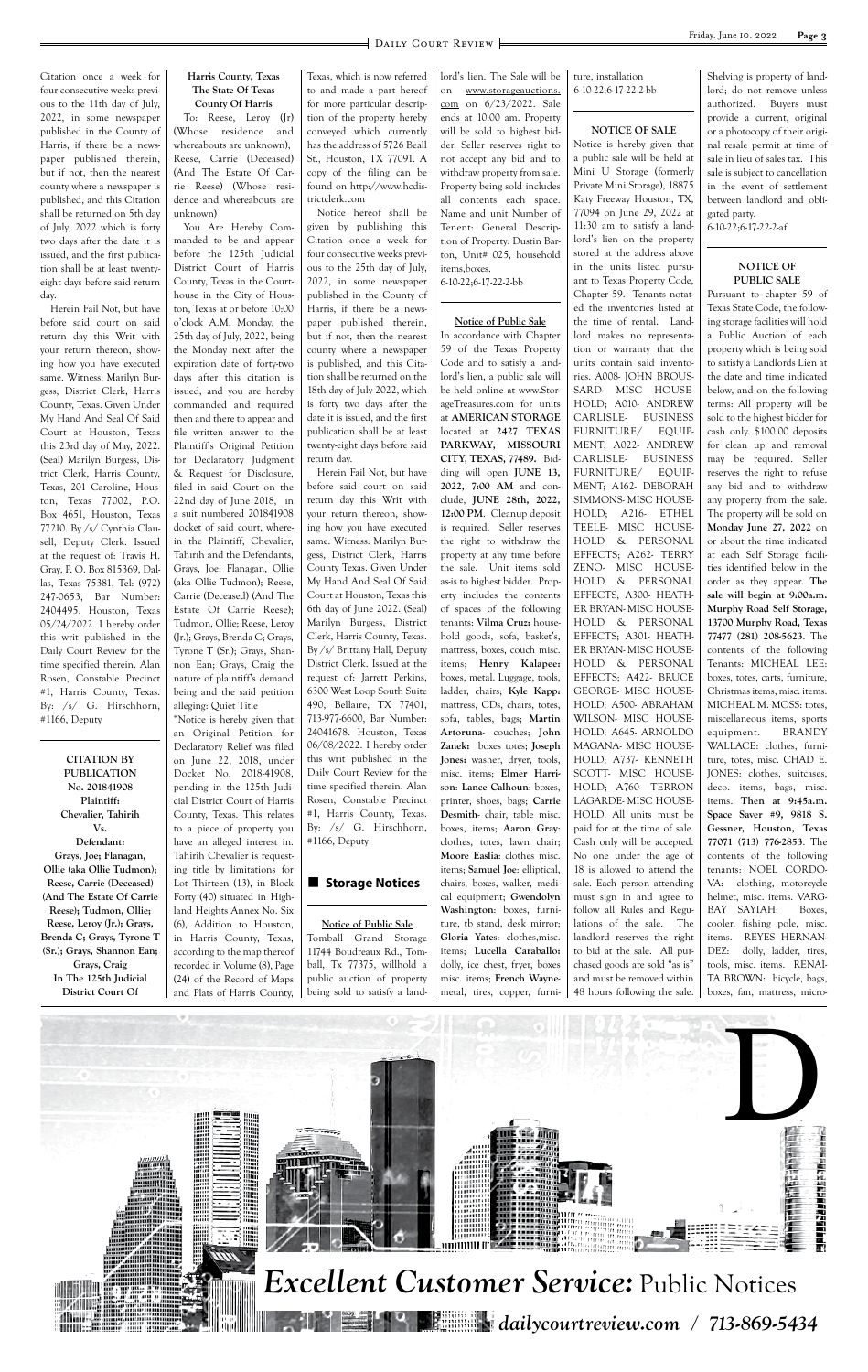**Page 4** Friday, June 10, 2022

wave, television, misc. items. WINSTON MARKS: bags, clothing, garden tools, jack, jack stand, misc. items. **Then: 10:30a.m. Bellaire/ Hillcroft Self Storage, 6117 Edgemoor Dr., Houston, Texas 77081 (713) 777- 2693**. The contents of the following tenants: JOAN WOLFE: Boxes, totes, file cabinets, misc items. **Then: 11:30a.m. Space Saver #8: 6333 S. Loop East, Houston, Texas 77087 (713) 645-3077**. The contents of the following Tenants: JAIME J. SANCHEZ: AC Unit, Fan, Tools & Misc-Items. CHRIS HARRIS: Furniture, Lamp & Misc-Items. ROBERT MICHAEL PERRICONE: Lawnmower, Cooler & Misc-Items. DOROTHY M. ELLISON: Boxes, Decorative Items & Misc-Items. DOROTHY M. ELLISON: Boxes, Tote Bags, Mattress/Box spring, Furniture & Misc-Items. **Then: 1:00p.m. Almeda Self Storage, 10600 Almeda Genoa Rd., Houston, Texas (713) 947-6300**. The contents of the following tenants: CHARLES SAMPERI: boxes, clothing. ESPERAN-ZA QUINTANILLA: boxes, misc. items, toys. CARVIS CLAUSELL: totes, deco items, misc. items. MARY CRUZ: totes, misc items. CHARLES KIRK: books, boxes, totes, clothing, misc. items. URIEL CONTRE-RAS: fan, tools. VERONI-CA ALANIZ: boxes, clothing, mattress, misc. items. ROBERT SOLARES: boxes, clothing, misc. items. WAYNE EPPS: bags, boxes, clothing, antique furniture, lamps, misc. items, vacuum. WILLIAM BALDWIN: furniture, misc. items, piano. WILLIAM BALDWIN: boxes, misc. items. **Then: 1:30p.m. A & B Storage, 8750 Old Galveston Rd. (Hwy 3), Houston, Texas 77034 (713) 944-3331**. The contents of the following tenants: KRISTEN VAUGHN: fishing pole, furniture, misc. items, engine lift. ABELAR-DO RAMOS JR: Bayliner Pontoon Boat, Bass Tracker

Boat. **Then: 1:45p.m. Boat** 

### **Notice to Creditors**

niture, misc items, and television. CHARLES BEYER JR, totes, boxes, bags, misc items. CRYSTAL ARRE-DONDO, boxes, totes, misc items, and toys. HEATHER BEATTY, totes, misc items, and bags. MARIA RIOS, boxes, totes, and furniture. JOSHUA MCCOY, boxes, totes, misc items, and toys. DON VAUGHAN, boxes, totes, furniture, fishing pole, television, mattress set, and dolly. BOBBIE MCCOY, boxes, totes, clothing, misc items, television, and toys. MARY MORALES, boxes, totes, décor items, furniture, mattress set, misc items, and cooler. JEREMIAH HER-NANDEZ, boxes, totes, furniture, lawn/garden items, mattress set, and misc items. HEATHER BEATTY, boxes, totes, furniture, mattress set, misc items, television, and toys. **Auctioneer: Bobbie Emerson Revak TX Lic #11986, David Born TX Lic #17957**

6-10-22;6-17-22-2-bb

**Notice of Public Sale** Notice of Public Sale Morningstar Storage located at 11950 Will Clayton Pkwy. Humble, TX 77346 (formerly Eagle's Nest Storage) hereby gives notice that the property generally described below is being sold to satisfy a Landlord's Lien pursuant to Chapter 59 of the Texas Property Code, at the time and place indicated below and on the following terms: All property generally described below will be sold at public sale to the highest bidder for cash, or credit cards, No checks, with payment to be made at the time of the sale. Seller reserves the right to refuse any bid and to withdraw any item or items from the sale. The property will be sold on www.StorageAuctions.com ending June 27th, 2022, at 12pm. Unit R925- Kindlelyn Lane – Household Goods 6-10-22;6-17-22-2-bb

same within the time prescribed by law to: Steven James Ramay, Independent Executor of the Estate of Beverly A. Hall Ramay, Deceased, c/o Rebecca D. Grant, Crain, Caton & James, P.C., 1401 McKinney Street, Suite 1700, Houston, Texas 77010

#### **NOTICE TO CREDITORS No. 503,996 Notice to All Persons Having Claims Against the Estate of Sam J. DiBello,**

**Deceased.**

 Notice is hereby given that the original Letters Testamentary for the Estate of Sam J. DiBello were issued on May 9, 2022 in Cause 503,996 pending in Probate Court No. 4 of Harris County, Texas, to: Sam J. DiBello Jr. as Independent Executor, who resides much of the time in the State of Texas, and whose mailing address is: Estate of Sam J. DiBello, c/o Eileen W. Allan, 550 Post Oak Blvd. Suite 570 Houston, TX 77027. All persons having claims against this Estate which is currently being administered are required to present them within the time and in the manner prescribed by law. Dated this 7th day of June, 2022. /s/ Eileen W. Allan, State Bar No. 20369350, 550 Post Oak Blvd. STE570 Houston, TX 77027, Tel. 713-248-0158, Fax 713-840- 7508

#### **NOTICE TO CREDITORS No. 502,617**

Notice is given that original Letters Testamentary for the Estate of Hannelore Ursula Briggs were issued on May 4, 2022 in docket number 502,617, pending in the Statutory Probate Court Number 2 of Harris County, Texas, to Danielle D. Fisher. All persons having claims against the estate, which is presently being administered, are required to submit them, within the time and manner prescribed by law, and before the estate is

by the Probate Court #2 of Harris County, Texas, in cause number 504,594 pending upon the docket of said Court. All persons having claims against said Estate are hereby required to present them within the time prescribed by law at the address shown below. The name where claims may be sent is Roderick O. Gibson, whose address is 416 Westheimer Rd., Houston TX 77006, Telephone: 713-661- 3217, Fax: 713-661-3240, /s/ Roderick O. Gibson, TX Bar

Number: 07874500

| Barn II Storage, 15450          |                              | closed, addressed as follows: | them within the time pre-     | pending upon the docket of    |                               |
|---------------------------------|------------------------------|-------------------------------|-------------------------------|-------------------------------|-------------------------------|
| Old Galveston Rd. (Hwy          | <b>NOTICE TO</b>             | Representative Estate of      | scribed by law at the address | said Court.                   |                               |
| 3), Webster, Texas 77598        | <b>CREDITORS</b>             | Hannelore Ursula Briggs c/o   | shown below. The name         | All persons having claims     | NOTICE TO                     |
| (281) 488-4920. The con-        | No. 494,947                  | Lindsey Nemanich 12777        | where claims may be sent      | against said Estate are here- | <b>CREDITORS</b>              |
| tents of the following ten-     | Notice To All Persons        | Jones Road, Suite 150 Hous-   | is Gregory L Cain, whose      | by required to present them   | No. 503,821                   |
| ants: WARREN GARMON:            | Having Claims Against The    | ton, Texas 77070, Tel: (281)  | address is 1926 Brimberry     | within the time prescribed    | On the 23rd day of May,       |
| GA6177JM (HOLD)<br>Boat         | Estate Of Beverly A. Hall    | 894-1590 Fax: (281) 894-      | Street, Telephone: 832-651-   | by law at the address shown   | 2022, Letters Testamentary    |
| Then: 2:00p.m. Red Bluff        | Ramay, Deceased              | 1992 Dated: May 31, 2022      | 0736, Fax: 713-869-6265,      | below. The name where         | upon the Estate of Donna      |
| Road Self Storage, 3601         | Notice Of Appointment Of     | By: /s/ Lindsey Nemanich      | /s/ Gregory L Cain, TX Bar    | claims may be sent is Robert  | M. Gough, Deceased, were      |
| Red Bluff Rd. Pasadena,         | <b>Independent Executor</b>  | Attorney for Executor of the  | Number: 03602800              | D. Wendell whose address      | issued to Dawn C. Harri-      |
| Texas 77503 (713) 477-0994.     | Notice is hereby given       | Estate of Hannelore Ursula    |                               | is 6300 W. Loop S., Suite     | man, Independent Executor     |
| The contents of the follow-     | that on August 2, 2021 Let-  | <b>Briggs</b>                 |                               | 340, Bellaire, Texas 7401,    | by the Probate Court # Two    |
| ing tenants: LOIS PHILIP-       | ters Testamentary upon the   |                               | NOTICE TO                     | Telephone: 713-271-8282,      | (2) of Harris County, Texas,  |
| PUS, books, furniture,          | above Estate were issued to: |                               | <b>CREDITORS</b>              | Fax: 713-271-2112, Email:     | in cause number 503,821       |
| ladder, mattress and misc       | Steven James Ramay by the    | NOTICE TO                     | No. 22-42719-P                | wendell@rsmlegalteam.com,     | pending upon the docket of    |
| items. LOIS PHILIPPUS,          | Honorable Probate Court      | <b>CREDITORS</b>              | On the 2nd day of June,       | TX Bar Number: 24102637,      | said Court.                   |
| boxes, totes, furniture, misc   | No. 3 of Harris County,      | No. 504,594                   | 2022, Letters of Depen-       | Signature: /s/ Robert D.      | All persons having claims     |
| items, sports equipment,        | Texas, in Cause No. 494,947  | On the 23rd day of            | dent Administration upon      | Wendell                       | against said Estate are here- |
| vacuum and saddle. LOIS         | pending upon the Probate     | May, 2022, Letters Testa-     | the Estate of Shirley I. Nel- |                               | by required to present them   |
| PHILIPPUS, books, boxes,        | Docket of said Court.        | mentary upon the Estate       | son, Deceased, were issued    |                               | within the time prescribed    |
| totes, furniture, misc items,   | All persons having claims    | of Charles Edward Pistole,    | to Linda Jane Bearden,        | NOTICE TO                     | by law at the address shown   |
| stereo, suitcases and sad-      | against said estate being    | Deceased were issued to       | Executrix with Bond by the    | <b>CREDITORS</b>              | below. The name where         |
| dle. GRISELDA PIZANA,           | administered are hereby      | Belita Michelle Wysinger,     | County Court at Law # 2 of    | No. 493,286                   | claims may be sent is Shawn   |
| boxes, totes, décor items, fur- | requested to present the     | Independent<br>Executor       | Montgomery County, Texas,     | On the 6th day of April,      | Williamson, Waldron &         |
|                                 |                              |                               |                               |                               |                               |
|                                 |                              |                               |                               |                               |                               |

**NOTICE TO CREDITORS No. 504,784** On the 1st day of June, 2022, Letters Testamentary upon the Estate of Shelia Gene Berthelsen, a/k/a Shelia Gene Thompson Berthelsen, Deceased were issued to Britney Colline Berthelsen & Trey Andrew Berthelsen, Independent Co-Executors by the Probate Court #Three of Harris County, Texas, in cause number 504,784 pending upon the docket of said Court. All persons having claims against said Estate are hereby required to present them within the time prescribed by law at the address shown below. The name where claims may be sent is Michael L. Fuqua, whose address is P.O. Box 550688, Houston, Tx 77255, Telephone: 7132080816, Fax: 7136225593, /s/ Michael L. Fuqua, TX Bar Number:

24055511

**NOTICE TO CREDITORS No. 505,141** On the 6th day of June, 2022, Letters Testamentary upon the Estate of Archie L. Anderson, Deceased were issued to Billie M. Anderson, Independent Executor by the Probate Court #2 of Harris County, Texas, in cause number 505,141 pending upon the docket of said Court. All persons having claims against said Estate are hereby required to present in cause number 22-42719-P pending upon the docket of said Court.

All persons having claims against said Estate are hereby required to present them within the time prescribed by law at the address shown below. The name where claims may be sent is Linda Jane Bearden, Executrix with Bond of the Estate of Shirley I. Nelson, Deceased, c/o Berlinger Law Firm, PLLC, whose address is 907 S. Friendswood Drive, Suite 218, Friendswood, Texas 77546, Telephone: 281-993- 3779, Fax: 281-993-8021, Email: tim@berlingerlawfirm.com, TX Bar Number: 24035048

#### **NOTICE TO CREDITORS No. 22-CPR-037410**

On the 23 day of May, 2022, Letters Testamentary upon the Estate of Aleksandar Micovic, Deceased, were issued to Svetlana Micovic, Independent Executor by the Probate Court # 4 of Fort Bend County, Texas, in cause number 22-CPR-037410 pending upon the docket of said Court.

All persons having claims against said Estate are hereby required to present them within the time prescribed by law at the address shown below. The name where claims may be sent is Daniel E. McCarty, Jr., Attorney at Law, whose address is 16225 Park Ten Place, Suite 500, Houston, Texas 77084, Telephone: (713) 464-7000, Fax: (713) 965-4767, Email: mccarty-law@sbcglobal.net, TX Bar Number: 00784546, Signature: /s/ Daniel E. McCarty

#### **NOTICE TO CREDITORS No. 493,340**

On the 17th day of June, 2021, Letters Testamentary upon the Estate of Lolita Qualls Bennett, Deceased, were issued to Joann Senegal Independent Executrix by the Probate Court # 2 of Harris County, Texas, in cause number 493,340

2022, Letters Administration upon the Estate of Clarence Vernon Bennett, Jr., Deceased, were issued to Joann Senegal Independent Administratrix by the Probate Court # 2 of Harris County, Texas, in cause number 493,286 pending upon the docket of said Court.

All persons having claims against said Estate are hereby required to present them within the time prescribed by law at the address shown below. The name where claims may be sent is Robert D. Wendell whose address is 6300 W. Loop S., Suite 340, Bellaire, Texas 7401, Telephone: 713-271-8282, Fax: 713-271-2112, Email: wendell@rsmlegalteam.com, TX Bar Number: 24102637, Signature: /s/ Robert D. Wendell

> **NOTICE TO CREDITORS No. 499,117 In The Estate Of Daniel Mendoza Hernandez, Deceased In The Probate Court No. 2**

**Harris County, Texas** Notice is hereby given that original Letters Testamentary for the Estate of Daniel Mendoza Hernandez, Deceased, were issued on May 25, 2022, in Cause No. 499,117, pending in the Probate Court No: 2, Harris County, Texas, to: Daniel Castaneda Hernandez.

All persons having claims against this Estate which is currently being administered are required to present them to the undersigned within the time and in the manner prescribed by law. c/o: TorVal Law Group, PLLC, 440 Louisiana Street, Suite 900, Houston, Texas 77002, Telephone: (832) 872-2908, Facsimile: (832) 218-2234, Attorney for Daniel Castaneda Hernandez.

Dated the 8th day of June, 2022. /s/ J. Luis Torres, State Bar No.: 24110443, E-mail: luis@torvallawgroup. com Attorney for Daniel Castaneda Hernandez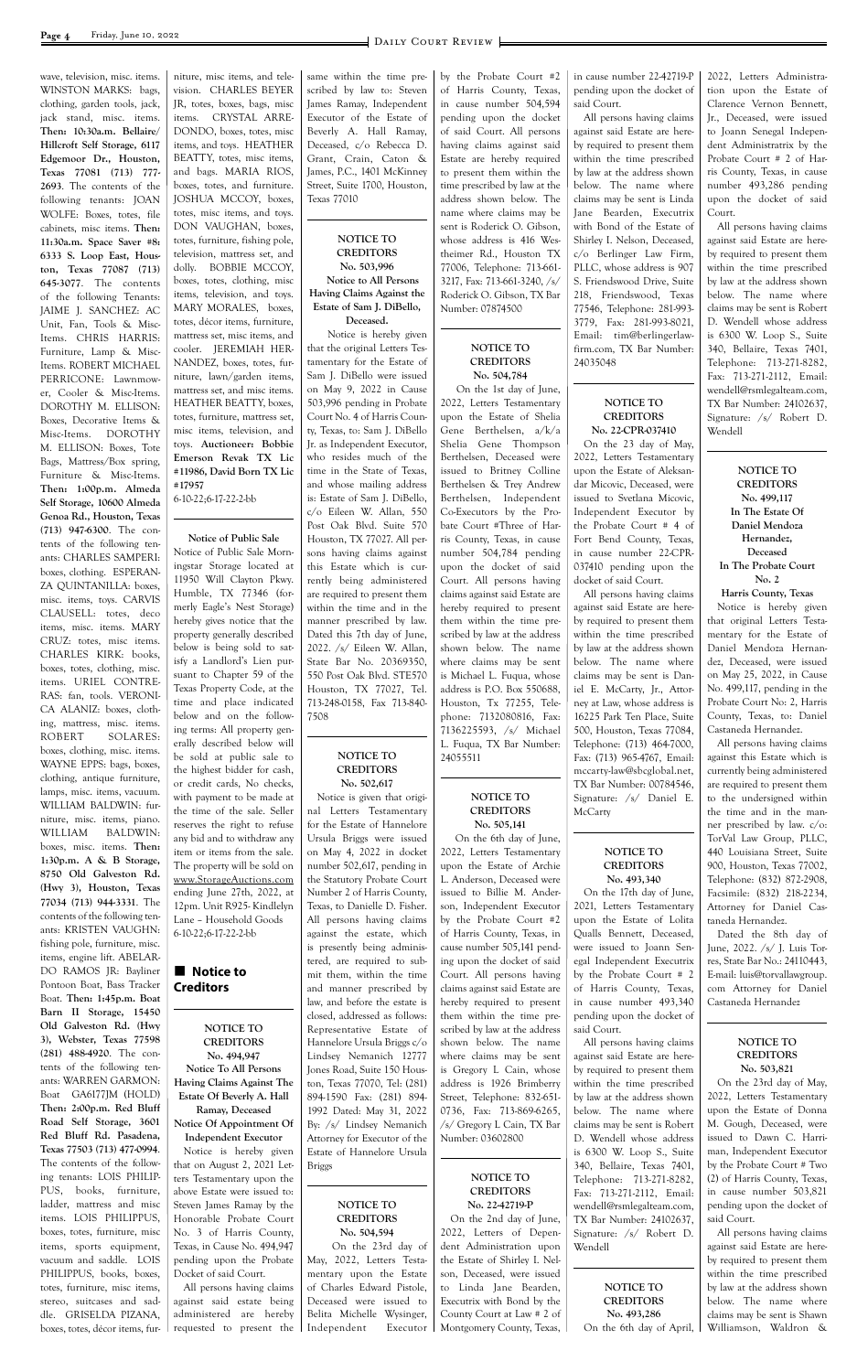Schneider, whose address is 15150 Middlebrook Drive, Houston, Texas 77058, Telephone: (281) 488-4438, Fax: (281) 488-4597, Email: shawn@ws-law.com, TX Bar Number: 24106892

#### **NOTICE TO CREDITORS No. 503,853**

On the 25th day of May, 2022, Letters Testamentary upon the Estate of Charles D. Gough, Deceased, were issued to Dawn C. Harriman, Independent Executor by the Probate Court # Two (2) of Harris County, Texas, in cause number 503,853 pending upon the docket of said Court.

All persons having claims against said Estate are hereby required to present them within the time prescribed by law at the address shown below. The name where claims may be sent is Shawn Williamson, Waldron & Schneider, whose address is 15150 Middlebrook Drive, Houston, Texas 77058, Telephone: (281) 488-4438, Fax: (281) 488-4597, Email: shawn@ws-law.com, TX Bar Number: 24106892

#### **NOTICE TO CREDITORS No. 503,966**

Notice is hereby given that original Letters Testamentary for the Estate of Aubrey Brent Calongne, Deceased, were issued on May 24, 2022, in Cause No. 503,966 pending in the Probate Court No. 1 of Harris County, Texas, to: Mary Constance Calongne.

All persons having claims against this Estate which is currently being administered are required to present them to the undersigned within the time and in the manner prescribed by law. Mrs. Mary Constance Calongne c/o Ridout & Dawson, PLLC, 6363 Woodway Drive, Suite 615, Houston, Texas 77057.

Dated the 8th day of June, 2022. Attorneys for Estate Ridout & Dawson, PLLC John T. Ridout State Bar No.: 16901800, Email: jrid-

out@ridoutdawson.com, Kathy A. Dawson State Bar No.: 24035501, Email: kdawson@ridoutdawson.com, 6363 Woodway Drive, Suite 615, Houston, Texas 77057, Telephone: (713) 334-2800, Facsimile: (832) 202-2545

**NOTICE TO CREDITORS No. 504,292 Notice To All Persons Having Claims Against The Estate Of Helen Karren Maltz, Deceased Notice Of Appointment Of Independent Executor** Notice is hereby given

that on May 19, 2022, Letters Testamentary upon the above Estate were issued to: Melvin S. Maltz by the Honorable Probate Court Number 4 of Harris County, Texas, in Cause No. 504,292 pending upon the Probate Docket of said Court.

All persons having claims against said estate being administered are hereby requested to present the same within the time prescribed by law to: Melvin S. Maltz, Independent Executor of the Estate of Helen Karren Maltz, Deceased, c/o Suzanne D. Perry, Crain, Caton & James, P.C., 1401 McKinney Street, Suite 1700, Houston, Texas 77010- 1079

#### **NOTICE TO CREDITORS Independent Administration Proceeding**

**No. 504,871**

Notice is hereby given that on June 7, 2022 a proceeding was ordered in the Estate of Marguerite V. Gupton, Deceased, by the Honorable Probate Court No. Four (4) of Harris County, Texas, in Cause No. 504,871 pending upon the Probate Docket in said Court.

All persons having claims against said Estate are hereby required to present the same within the time prescribed by law to the attorney of the Estate, being in Houston, Harris County, Texas, and the address of said attorney being as shown below: Leonard S. Roth, Esq. The Law Offices of Leonard S. Roth, P.C., 4265 San Felipe, Suite 500, Houston, Texas 77027

#### **NOTICE TO CREDITORS No. 505,019**

On the 26th day of May, 2022, Letters Testamentary upon the Estate of Lloyd R. Ferguson, Deceased, were issued to Randall L. Ferguson, Independent Executor by the Probate Court #1 of Harris County, Texas, in cause number 505,019 pending upon the docket of said Court.

All persons having claims against said Estate are hereby required to present them within the time prescribed by law at the address shown below. The name where claims may be sent is D. Kyle Brunson, whose address is 3700 Buffalo Speedway, Suite 1000, Houston, Texas 77098, Telephone: (713) 333-0555, Fax: (713) 333- 0550, TX Bar Number: 24101565, Signature: /s/ D Kyle Brunson **NOTICE TO CREDITORS No. 504,441 In The Matter Of The Estate Of Leslie Haines, Deceased In The Probate Court Number Three (3) Of Harris County, Texas Notice To All Persons Having Claims Against The** 

#### **Estate Of Leslie Haines, Deceased**

Independent Administration of the Estate of Leslie Haines, Deceased has been commenced by the qualification on April 29, 2022 of the undersigned as Independent Executor of the Estate of Leslie Haines, Deceased, and the issuance on or about June 7, 2022 of original letters testamentary to the undersigned by Probate Court No. 3 of Harris County, Texas, acting in Cause No. 504,441, styled "Estate of Leslie Haines, Deceased", in which court the matter is pending.

All persons having claims against the Estate are hereby notified to present them to the undersigned in care of the undersigned's attorney, Richard L. Merrill, Fabio & Merrill, at such attorney's mailing address of 2368A Rice Blvd., Box 455, Houston, Texas 770005, within the time prescribed by law.

Dated this 8th day of June, 2022. /s/ Douglas H. Nelson, Independent Executor Of The Estate Of Leslie Haines, Deceased

#### **NOTICE TO CREDITORS No. 505,214**

On the 25th day of May, 2022, Letters Testamentary upon the Estate of William Douglas Powers, Deceased, were issued to Emily Dianne Powers, Independent Executrix by the Probate Court # 3 of Harris County, Texas, in cause number 505,214 pending upon the docket of said Court.

All persons having claims against said Estate are hereby required to present them within the time prescribed by law at the address shown below. The name where claims may be sent is Michael C. Beller, whose address is 8505 Technology Forest Pl., Ste. 403, The Woodlands, TX 77381, Telephone: 281.362.0220, Fax: 281.465.0578, Email: mike@ michaelbeller.com, TX Bar Number: 02105780, Signature: /s/ Michael C. Beller

**NOTICE TO CREDITORS No. 505,993** On the 7th day of June, 2022, Letters Testamentary upon the Estate of Josephine Campos Jones, Deceased, were issued to Harry M. Campos, Jr., Independent Executor by the Probate Court # 3 of Harris County, Texas, in cause number 505,993 pending upon the docket of said Court. All persons having claims against said Estate are hereby required to present them within the time prescribed by law at the address shown below. The name where claims may be sent is Wendy L. Prater, Attorney at Law, whose address

#### ■ Proof of Heirship

is 1919 North Loop West, Suite 490, Houston, Texas 77008, Telephone: 713-802- 9171, Fax: 713-802-9173, TX Bar Number: 16233030, Signature: /s/ Wendy L. Prater

#### **NOTICE TO CREDITORS No. 504,772**

 On the 8th day of June, 2022, Letters Testamentary upon the Estate of Helen Arrondo Carney, Deceased were issued to Mary H. Donnelly, Independent Executor by the Probate Court #3 of Harris County, Texas, in cause number 504,772 pending upon the docket of said Court. All persons having claims against said Estate are hereby required to present them within the time prescribed by law at the address shown below. The name where claims may be sent is Mark S. Grantom, whose address is 12 Greenway Plaza, Ste 1100 Houston, TX 77046, Telephone: 713-880-3900, Fax: 713-880- 3950, /s/ Mark S. Grantom, TX Bar Number: 08305080

### **NOTICE TO CREDITORS No. 498,093**

On the 8th day of June, 2022, Letters of Testamentary upon the Estate of Juanita M. Gallardo Deceased, were issued to Maria Leticia Gallardo, Independent Executor, by the Probate Court # 3 of Harris County, Texas, in cause number 498,093 pending upon the docket of said Court.

All persons having claims against said Estate are hereby required to present them within the time prescribed by law at the address shown below. The name where claims may be sent is Crystal Washington, whose address is 1303 San Jacinto, 10th Floor, Houston, TX 77002 Telephone: 713-646-2990 Fax: 713-646-2992 TX Bar Number: 24094750 Signature: /s/ Crystal Washington

**CITATION BY PUBLICATION First Amended Application To Determine Heirship No. 471,905 Petitioner Dennis Lamberth In the Estate of: Nelda Rae Lamberth, Deceased**

The State of Texas County of Harris Docket No. 471,905 Style of Docket: Estate of Nelda Rae Lamberth, Deceased

Greetings:

You are hereby commanded to summon the unknown heirs of Nelda

Rae Lamberth, Deceased, all of whose names and residences and whereabouts are unknown to the Plaintiff, Dennis Lamberth, by making publication of this Citation once, at least ten days previous to the return day hereof, in some newspaper, published in your County, to appear at the next regular term of the County Probate Court No. 1 of Harris County, Texas, after service has been perfected, to be holden in the Courthouse thereof, in Houston, Texas, the same being Monday, June 20, 2022, then and there to answer a Petition filed in said Court on June 03, 2022, in a probate action now pending in said Court in the above numbered and styled Estate on the Probate Docket of said Court, wherein Dennis Lamberth, is Plaintiff and the Unknown Heirs of said Nelda Rae Lamberth, Deceased is the Defendant; said Petition containing allegations as is shown in the attached copy of said Petition.

Herein fail not, but have you before said Court, at the time aforesaid, this Writ your return thereon, showing how you have executed the same.

Issued and Given under my hand of said Court, at Houston, Texas, this on this the 7th day of June, 2022. (Seal) Teneshia Hudspeth, County Clerk, County Probate Court No. 1, 201 Caroline, Room 800, Harris County, Texas 77002. By: /s/ Andrea Guzman, Deputy County Clerk. Attorney: Christina A. Schuler, 14550 Torrey Chase Blvd., Ste. 150, Houston, Texas 77014, (281) 440-4777. Houston, Texas, 06/08/2022. I hereby order this writ published in the Daily Court Review for the time specified therein. Alan Rosen, Constable Precinct #1, Harris County, Texas By: /s/ L. Carrera, #1166, Deputy

**CITATION BY PUBLICATION Proof Of Heirship No. 482,563 Petitioner Hiro Kewalramani In the Estate of: Vijay Hiro Kewalramani, Deceased** The State of Texas County of Harris Docket No. 482,563 Style of Docket: Estate of Vijay Hiro Kewalramani, Deceased Greetings: You are hereby commanded to summon the unknown heirs of Vijay Hiro Kewalramani, Deceased, all of whose names and residences and whereabouts are unknown to the Plaintiff, Hiro Kewalramani, by making publication of this Citation once, at least ten days previous to the return day hereof, in

some newspaper, published in your County, to appear at the next regular term of the County Probate Court No. 3 of Harris County, Texas, after service has been perfected, to be holden in the Courthouse thereof, in Houston, Texas, the same being Monday, June 20, 2022, then and there to answer a Petition filed in said Court on June 02, 2022, in a probate action now pending in said Court in the above numbered and styled Estate on the Probate Docket of said Court, wherein Hiro Kewalramani, is Plaintiff and the Unknown Heirs of said Vijay Hiro Kewalramani, Deceased is the Defendant; said Petition containing allegations as is shown in the attached copy of said Petition.

Herein fail not, but have you before said Court, at the time aforesaid, this Writ your return thereon, showing how you have executed the same.

Issued and Given under my hand of said Court, at Houston, Texas, this on this the 7th day of June, 2022. (Seal) Teneshia Hudspeth, County Clerk, County Probate Court No. 3, 201 Caroline, Room 800, Harris County, Texas 77002. By: /s/ April Reyna, Deputy County Clerk. Attorney: Angela D. Johnson, 15201 East Freeway, Suite 104, Channelview, Texas 77530, 281-452-6500. Houston, Texas, 06/08/2022. I hereby order this writ published in the Daily Court Review for the time specified therein. Alan Rosen, Constable Precinct #1, Harris County, Texas By: /s/ L. Carrera, #1166, Deputy

**CITATION BY PUBLICATION First Amended Application To Determine Heirship No. 501,165 Petitioner Amber Edens In the Estate of: Sonny Cecil Gene Tinker, a/k/a Sonny Cecil Tinker, Deceased** The State of Texas County of Harris Docket No. 501,165 Style of Docket: Estate of Sonny Cecil Gene Tinker, a/k/a Sonny Cecil Tinker, Deceased Greetings: You are hereby commanded to summon the unknown heirs of Sonny Cecil Gene Tinker, a/k/a Sonny Cecil Tinker, Deceased, all of whose names and residences and whereabouts are unknown to the Plaintiff, Amber Edens, by making publication of this Citation once, at least ten days previous to the return day hereof, in some newspaper, published in your County,

to appear at the next regular term of the County Pro-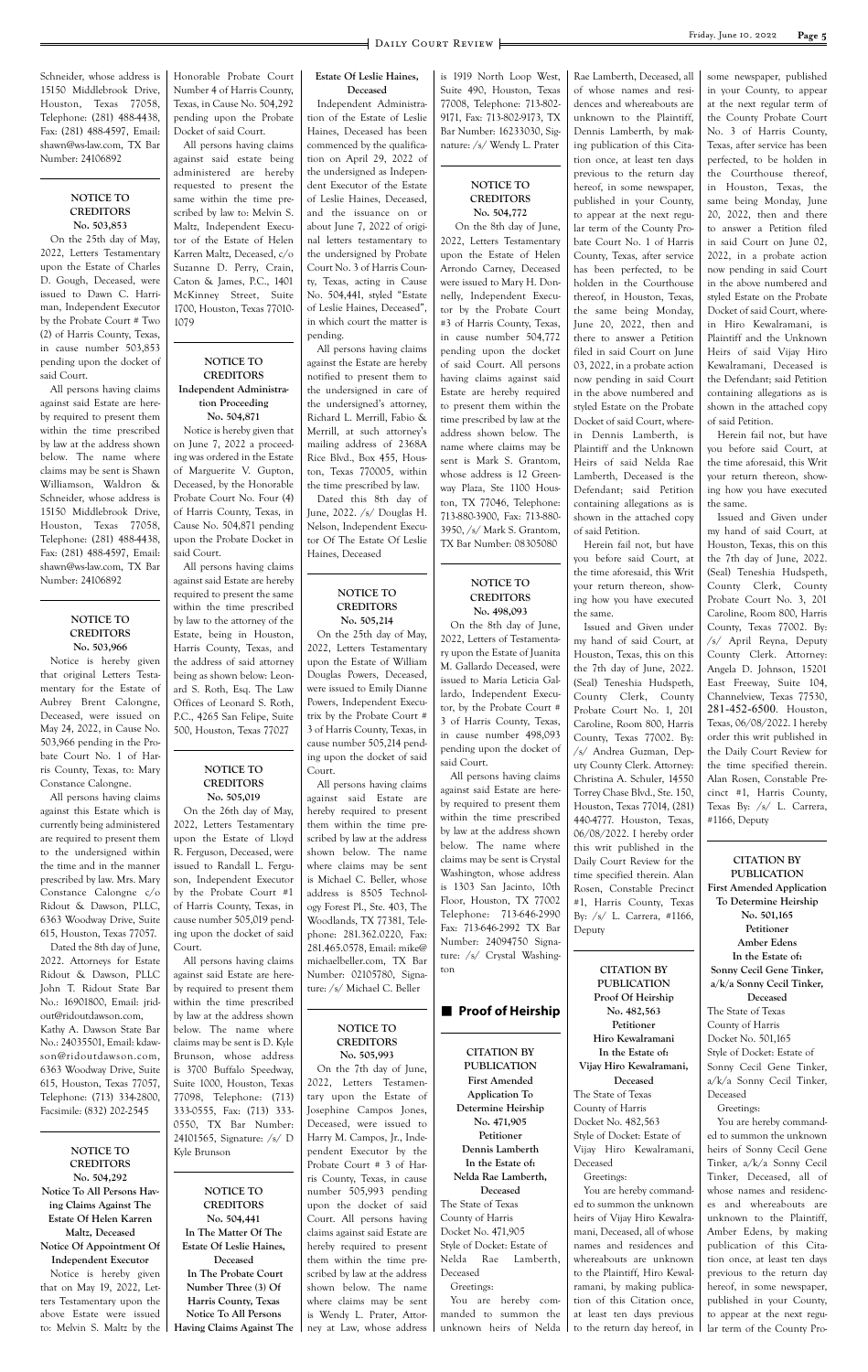bate Court No. 4 of Harris County, Texas, after service has been perfected, to be holden in the Courthouse thereof, in Houston, Texas, the same being Monday, June 20, 2022, then and there to answer a Petition filed in said Court on June 06, 2022, in a probate action now pending in said Court in the above numbered and styled Estate on the Probate Docket of said Court, wherein Amber Edens, is Plaintiff and the Unknown Heirs of said Sonny Cecil Gene Tinker, a/k/a Sonny Cecil Tinker, Deceased is the Defendant; said Petition containing allegations as is shown in the attached copy of said Petition.

Herein fail not, but have you before said Court, at the time aforesaid, this Writ your return thereon, showing how you have executed the same.

Issued and Given under my hand of said Court, at Houston, Texas, this on this the 7th day of June, 2022. (Seal) Teneshia Hudspeth, County Clerk, County Probate Court No. 4, 201 Caroline, Room 800, Harris County, Texas 77002. By: /s/ Andrea Guzman, Deputy County Clerk. Attorney: Charioty I. James, 1110 Kingwood Drive, Ste 101, Kingwood, Texas 77339, 281-358-8836. Houston, Texas, 06/08/2022. I hereby order this writ published in the Daily Court Review for the time specified therein. Alan Rosen, Constable Precinct #1, Harris County, Texas By: /s/ L. Carrera, #1166, Deputy

**CITATION BY PUBLICATION Proof Of Heirship No. 505,055 Petitioner Kristie Starrett Brokmeyer In the Estate of: Iva Valene Starrett, Deceased** The State of Texas County of Harris Docket No. 505,055 Style of Docket: Estate of Iva Valene Starrett, Deceased

Greetings:

You are hereby commanded to summon the unknown heirs of Iva Valene Starrett, Deceased, all of whose names and residences and whereabouts are unknown to the Plaintiff, Kristie Starrett Brokmeyer, by making publication of this Citation once, at least ten days previous to the return day hereof, in some newspaper, published in your County, to appear at the next regular term of the County Probate Court No. 1 of Harris County, Texas, after service has been perfected, to be holden in the Courthouse thereof, in Houston, Texas, the same being Monday, June 20, 2022, then and there to answer a Petition

filed in said Court on June 07, 2022, in a probate action now pending in said Court in the above numbered and styled Estate on the Probate Docket of said Court, wherein Kristie Starrett Brokmeyer, is Plaintiff and the Unknown Heirs of said Iva Valene Starrett, Deceased is the Defendant; said Petition containing allegations as is shown in the attached copy of said Petition.

> **CITATION BY PUBLICATION Proof Of Heirship No. 506,664 Petitioner Delinah Renee Robinson In the Estate of: Norris Gene Robinson, Deceased** The State of Texas County of Harris Docket No. 506,664 Style of Docket: Estate of Norris Gene Robinson, Deceased Greetings:

Herein fail not, but have you before said Court, at the time aforesaid, this Writ your return thereon, showing how you have executed the same.

> You are hereby commanded to summon the unknown heirs of Norris Gene Robinson, Deceased, all of whose names and residences and whereabouts are unknown to the Plaintiff, Delinah Renee Robinson, by making publication of this Citation once, at least ten days previous to the return day hereof, in some newspaper, published in your County, to appear at the next regular term of the County Probate Court No. 2 of Harris County, Texas, after service has been perfected, to be holden in the Courthouse thereof, in Houston, Texas, the same being Monday, June 20, 2022, then and there to answer a Petition filed in said Court on June 06, 2022, in a probate action now pending in said Court in the above numbered and styled Estate on the Probate Docket of said Court, wherein Delinah Renee Robinson, is Plaintiff and the Unknown Heirs of said Norris Gene Robinson, Deceased is the Defendant; said Petition containing allegations as is shown in the attached copy of said Petition. Herein fail not, but have

Issued and Given under my hand of said Court, at Houston, Texas, this on this the 7th day of June, 2022. (Seal) Teneshia Hudspeth, County Clerk, County Probate Court No. 1, 201 Caroline, Room 800, Harris County, Texas 77002. By: /s/ April Reyna, Deputy County Clerk. Attorney: David Murphy, 1100 West Main Street, Ste. 218, Tomball, Texas 77375, (281) 475-2022. Houston, Texas, 06/08/2022. I hereby order this writ published in the Daily Court Review for the time specified therein. Alan Rosen, Constable Precinct #1, Harris County, Texas By: /s/ L. Carrera, #1166, Deputy

**CITATION BY PUBLICATION Proof Of Heirship No. 506,191 Petitioner Michelle Roberson In the Estate of: Betty Jean Roberson, Deceased** The State of Texas County of Harris Docket No. 506,191 Style of Docket: Estate of Betty Jean Roberson, Deceased Greetings:

You are hereby commanded to summon the unknown heirs of Betty Jean Roberson, Deceased, all of whose names and residences and whereabouts are unknown to the Plaintiff, Michelle Roberson, by making publication of this Citation once, at least ten days previous to the return day hereof, in some newspaper, published in your County, to appear at the next regular term of the County Probate Court No. 1 of Harris County, Texas, after service has been perfected, to be holden in the Courthouse thereof, in Houston, Texas, the same being Monday, June 20, 2022, then and there to answer a Petition filed in said Court on May 19, 2022, in a probate action now pending in said Court in the above numbered and styled Estate on the Probate Docket of said Court, wherein Michelle Roberson, is Plaintiff and the Unknown Heirs

of said Betty Jean Roberson, Deceased is the Defendant; said Petition containing allegations as is shown in the attached copy of said Petition.

Herein fail not, but have you before said Court, at the time aforesaid, this Writ your return thereon, showing how you have executed the same.

Issued and Given under my hand of said Court, at Houston, Texas, this on this the 7th day of June, 2022. (Seal) Teneshia Hudspeth, County Clerk, County Probate Court No. 1, 201 Caroline, Room 800, Harris County, Texas 77002. By: /s/ April Reyna, Deputy County Clerk. Attorney: Judith Brokaw, 1880 S. Dairy Ashford, Ste. 204, Houston, Texas 77077, (713) 780-1355. Houston, Texas, 06/08/2022. I hereby order this writ published in the Daily Court Review for the time specified therein. Alan Rosen, Constable Precinct #1, Harris County, Texas By:  $\sqrt{s}$  C. Cartwright, #1166, Deputy

uty County Clerk. Attorney: Joe Garza, 11300 N. Central Expressway, Ste 200, Dallas, Texas 75243, 214- 373-3300. Houston, Texas, 06/08/2022. I hereby order this writ published in the Daily Court Review for the time specified therein. Alan Rosen, Constable Precinct #1, Harris County, Texas By:  $\sqrt{s}$  L. Diaz, #1166, Deputy

you before said Court, at the time aforesaid, this Writ your return thereon, showing how you have executed the same.

Issued and Given under my hand of said Court, at Houston, Texas, this on this the 7th day of June, 2022. (Seal) Teneshia Hudspeth, County Clerk, County Probate Court No. 2, 201 Caroline, Room 800, Harris County, Texas 77002. By: /s/ Ibett Rodriguez, Deputy County Clerk. Attorney: Jessica R. Patterson, 507 North Sam Houston Parkway East #574, Houston, Texas 77060, 713-364-2525. Houston, Texas, 06/08/2022. I hereby order this writ published in the Daily Court Review for the time specified therein. Alan Rosen, Constable Precinct #1, Harris County, Texas By: /s/ C. Cartwright, #1166, Deputy

**CITATION BY PUBLICATION Proof Of Heirship No. 506,713 Petitioner Carole Vaughan Harlan In the Estate of: John Marshall Harlan, Deceased**

The State of Texas County of Harris Docket No. 506,713 Style of Docket: Estate of John Marshall Harlan, Deceased

Greetings: You are hereby command-

ed to summon the unknown heirs of John Marshall Harlan, Deceased, all of whose names and residences and whereabouts are unknown to the Plaintiff, Carole Vaughan Harlan, by making publication of this Citation once, at least ten days previous to the return day hereof, in some newspaper, published in your County, to appear at the next regular term of the County Probate Court No. 1 of Harris County, Texas, after service has been perfected, to be holden in the Courthouse thereof, in Houston, Texas, the same being Monday, June 06, 2022, then and

there to answer a Petition filed in said Court on June 07, 2022, in a probate action now pending in said Court in the above numbered and styled Estate on the Probate Docket of said Court, wherein Carole Vaughan Harlan, is Plaintiff and the

Unknown Heirs of said John Marshall Harlan, Deceased is the Defendant; said Petition containing allegations as is shown in the attached copy of said Petition.

Herein fail not, but have you before said Court, at the time aforesaid, this Writ your return thereon, showing how you have executed the same.

Issued and Given under my hand of said Court, at Houston, Texas, this on this

the 7th day of June, 2022. (Seal) Teneshia Hudspeth, County Clerk, County Probate Court No. 1, 201 Caroline, Room 800, Harris County, Texas 77002. By: /s/ Ibett Rodriguez, Deputy County Clerk. Attorney: David Wayne Miller, 1900 St James Place Suite # 425, Houston, Texas 77056, 713- 333-8900. Houston, Texas, 06/08/2022. I hereby order this writ published in the Daily Court Review for the time specified therein. Alan Rosen, Constable Precinct #1, Harris County, Texas By: /s/ L Diaz, #1166, Deputy

**CITATION BY PUBLICATION Proof Of Heirship No. 506,688 Petitioner Dora Yadira Ramirez In the Estate of: Dora Elia Ramirez De La Rosa, Deceased** The State of Texas County of Harris Docket No. 506,688 Style of Docket: Estate of Dora Elia Ramirez De La Rosa, Deceased Greetings: You are hereby command-

ed to summon the unknown heirs of Dora Elia Ramirez De La Rosa, Deceased, all of whose names and residences and whereabouts are unknown to the Plaintiff, Dora Yadira Ramirez, by making publication of this Citation once, at least ten days previous to the return day hereof, in some newspaper, published in your County, to appear at the next regular term of the County Probate Court No. 3 of Harris County, Texas, after service has been perfected, to be holden in the Courthouse thereof, in Houston, Texas, the same being Monday, June 20, 2022, then and there to answer a Petition filed in said Court on June 06, 2022, in a probate action now pending in said Court in the above numbered and styled Estate on the Probate Docket of said Court, wherein Dora Yadira Ramirez, is Plaintiff and the Unknown Heirs of said Dora Elia Ramirez De La Rosa, Deceased is the Defendant; said Petition containing allegations as is shown in the attached copy of said Petition. Herein fail not, but have you before said Court, at the time aforesaid, this Writ your return thereon, showing how you have executed the same. Issued and Given under my hand of said Court, at Houston, Texas, this on this the 7th day of June, 2022. (Seal) Teneshia Hudspeth, County Clerk, County Probate Court No. 3, 201 Caroline, Room 800, Harris County, Texas 77002. By: /s/ Andrea Guzman, Dep-

**CITATION BY PUBLICATION Proof Of Heirship No. 506,457 Petitioner Amanda Pace In the Estate of: Tina Marie Pace, Deceased** The State of Texas County of Harris Docket No. 506,457 Style of Docket: Estate of Tina Marie Pace, Deceased Greetings:

You are hereby commanded to summon the unknown heirs of Tina Marie Pace, Deceased, all of whose names and residences and whereabouts are unknown to the Plaintiff, Amanda Pace, by making publication of this Citation once, at least ten days previous to the return day hereof, in some newspaper, published in your County, to appear at the next regular term of the County Probate Court No. 2 of Harris County, Texas, after service has been perfected, to be holden in the Courthouse thereof, in Houston, Texas, the same being Monday, June 20, 2022, then and there to answer a Petition filed in said Court on June 06, 2022, in a probate action now pending in said Court in the above numbered and styled Estate on the Probate Docket of said Court, wherein Amanda Pace, is Plaintiff and the Unknown Heirs of said Tina Marie Pace, Deceased is the Defendant; said Petition containing allegations as is shown in the attached copy of said Petition.

Herein fail not, but have you before said Court, at

the time aforesaid, this Writ your return thereon, showing how you have executed the same.

Issued and Given under my hand of said Court, at Houston, Texas, this on this the 7th day of June, 2022. (Seal) Teneshia Hudspeth, County Clerk, County Probate Court No. 2, 201 Caroline, Room 800, Harris County, Texas 77002. By: /s/ Andrea Guzman, Deputy County Clerk. Attorney: Randall S. Perrier, 4606 FM 1960 West, Ste. 101, Houston, Texas 77069, (281) 440-8066. Houston, Texas, 06/08/2022. I hereby order this writ published in the Daily Court Review for the time specified therein. Alan Rosen, Constable Precinct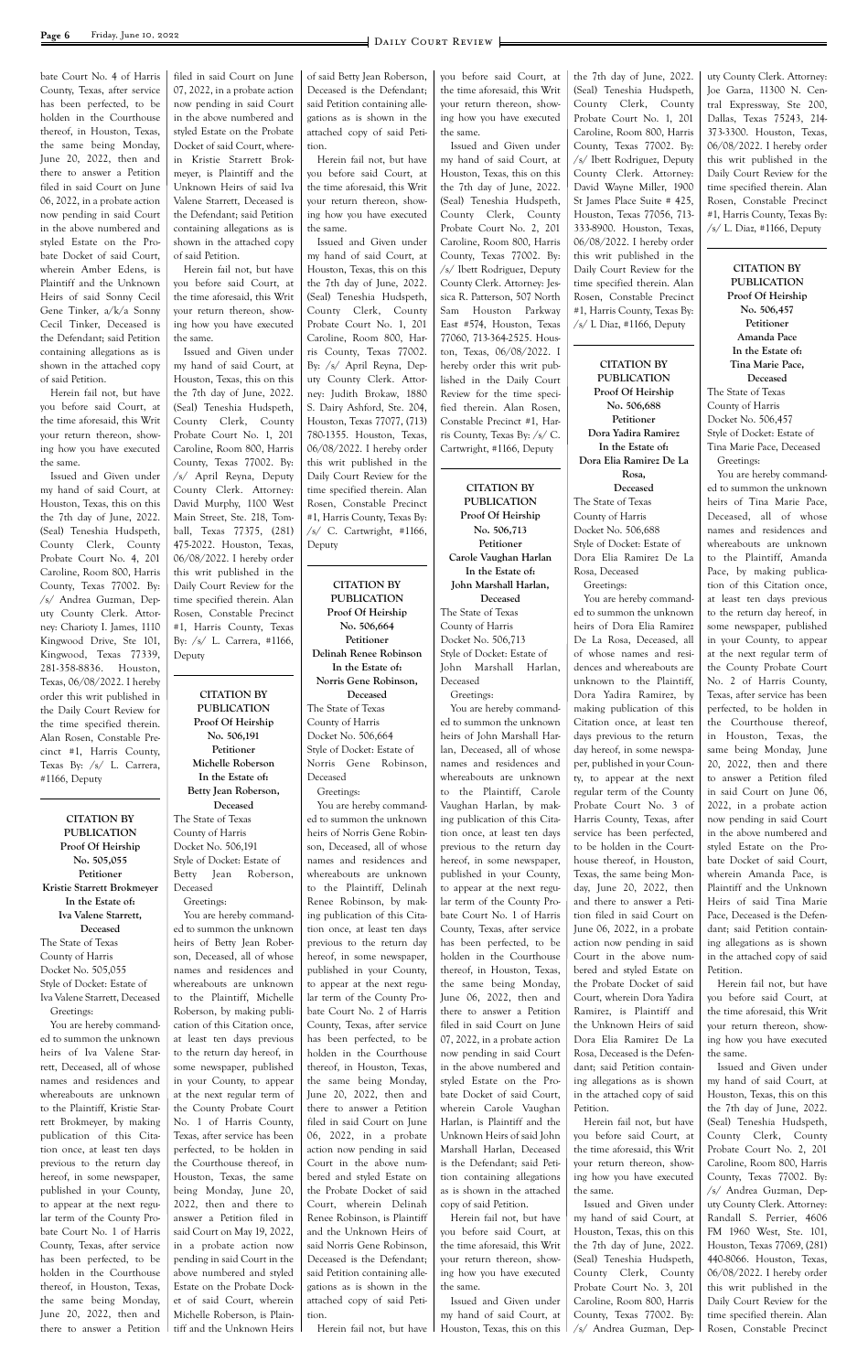#1, Harris County, Texas By: /s/ C. Cartwright, #1166, Deputy

**CITATION BY PUBLICATION Proof Of Heirship No. 506,723 Petitioner Brant M. Fagan In the Estate of: Adeline M. Fagan, Deceased** The State of Texas County of Harris Docket No. 506,723 Style of Docket: Estate of Adeline M. Fagan, Deceased Greetings:

Caroline, Room 800, Harris County, Texas 77002. By: /s/ April Reyna, Deputy County Clerk. Attorney: Laurel M. Smith, 711 Louisiana Street, Suite 1800, Houston, Texas 77002, (713) 844-3000. Houston, Texas, 06/08/2022. I hereby order this writ published in the Daily Court Review for the time specified therein. Alan Rosen, Constable Precinct #1, Harris County, Texas By:  $\sqrt{s}$ / L. Diaz, #1166, Deputy

You are hereby commanded to summon the unknown heirs of Adeline M. Fagan, Deceased, all of whose names and residences and whereabouts are unknown to the Plaintiff, Brant M. Fagan, by making publication of this Citation once, at least ten days previous to the return day hereof, in some newspaper, published in your County, to appear at the next regular term of the County Probate Court No. 1 of Harris County, Texas, after service has been perfected, to be holden in the Courthouse thereof, in Houston, Texas, the same being Monday, June 20, 2022, then and there to answer a Petition filed in said Court on June 07, 2022, in a probate action now pending in said Court in the above numbered and styled Estate on the Probate Docket of said Court, wherein Brant M. Fagan, is Plaintiff and the Unknown Heirs of said Adeline M. Fagan, Deceased is the Defendant; said Petition containing allegations as is shown in the attached copy of said Petition.

Herein fail not, but have you before said Court, at the time aforesaid, this Writ your return thereon, showing how you have executed the same.

Issued and Given under my hand of said Court, at Houston, Texas, this on this the 7th day of June, 2022. (Seal) Teneshia Hudspeth, County Clerk, County Probate Court No. 1, 201

**CITATION BY PUBLICATION Proof Of Heirship No. 506,725 Petitioner Eddie Rolland Davis, Jr. In the Estate of:**

**Eddie Rolland Davis, Sr., Deceased** The State of Texas County of Harris Docket No. 506,725 Style of Docket: Estate of Eddie Rolland Davis, Sr.,

Deceased

Greetings: You are hereby commanded to summon the unknown heirs of Eddie Rolland Davis, Sr., all of whose names and residences and whereabouts are unknown to the Plaintiff, Eddie Rolland Davis, Jr., by making publication of this Citation once, at least ten days previous to the return day hereof, in some newspaper, published in your County, to appear at the next regular term of the County Probate Court No. 2 of Harris County, Texas, after service has been perfected, to be holden in the Courthouse thereof, in Houston, Texas, the same being Monday, June 20, 2022, then and there to answer a Petition filed in said Court on June 07, 2022, in a probate action now pending in said Court in the above numbered and styled Estate on the Probate Docket of said Court, wherein Eddie Rolland Davis, Jr., is Plaintiff and the Unknown Heirs of said Eddie Rolland Davis, Sr., Deceased is the Defendant; said Petition containing allegations as is shown in the attached copy of said Petition.

Herein fail not, but have you before said Court, at the time aforesaid, this Writ your return thereon, showing how you have executed the same.

**CITATION BY PUBLICATION Proof Of Heirship No. 506,093 Petitioner Vince Tipton Baumgardner and Lana Carol Phillips In the Estate of: Grover Thomas Baumgardner, Deceased** The State of Texas County of Harris Docket No. 506,093

Style of Docket: Estate of

Grover Thomas Baumgardner, Deceased

Greetings:

### $\blacksquare$  Miscellaneous **Notices**

Issued and Given under my hand of said Court, at Houston, Texas, this on this the 7th day of June, 2022. (Seal) Teneshia Hudspeth, County Clerk, County Probate Court No. 2, 201 Caroline, Room 800, Harris County, Texas 77002. By: /s/ April Reyna, Deputy County Clerk. Attorney: Larry Wilson, 3515 Preston Ave., Ste. 101, Pasadena, Texas 77504, (281) 998-8880. Houston, Texas, 06/08/2022. I hereby order this writ published in the Daily Court Review for the time specified therein. Alan Rosen, Constable Precinct #1, Harris County, Texas By: /s/ L. Diaz, #1166, Deputy #1166, Deputy

You are hereby commanded to summon the unknown heirs of Grover Thomas Baumgardner, Deceased, all of whose names and residences and whereabouts are unknown to the Plaintiff, Vince Tipton Baumgardner and Lana Carol Phillips, by making publication of this Citation once, at least ten days previous to the return day hereof, in some newspaper, published in your County, to appear at the next regular term of the County Probate Court No. 1 of Harris County, Texas, after service has been perfected, to be holden in the Courthouse thereof, in Houston, Texas, the same being Monday, June 20, 2022, then and there to answer a Petition filed in said Court on May 17, 2022, in a probate action now pending in said Court in the above numbered and styled Estate on the Probate Docket of said Court, wherein Vince Tipton Baumgardner and Lana Carol Phillips, is Plaintiff and the Unknown Heirs of said Grover Thomas Baumgardner, Deceased is the Defendant; said Petition containing allegations as is shown in the attached copy of said Petition. Herein fail not, but have

you before said Court, at the time aforesaid, this Writ your return thereon, showing how you have executed the same.

Issued and Given under my hand of said Court, at Houston, Texas, this on this the 7th day of June, 2022. (Seal) Teneshia Hudspeth, County Clerk, County Probate Court No. 1, 201 Caroline, Room 800, Harris County, Texas 77002. By: /s/ Ibett Rodriguez, Deputy County Clerk. Attorney: L. Andrew Dunham, 14015 Southwest Freeway, Suite 14, Sugar Land, Texas 77478, 281-769-1685. Houston, Texas, 06/08/2022. I hereby order this writ published in the Daily Court Review for the time specified therein.

**CITATION BY PUBLICATION Application For Letters Of Administration And Determination Of Heirship 22-43044-P Clerk Of The Court Mark Turnbull P.O. Box 959 Conroe, TX 77305 Attorney Of Record J Stephen Green 101 West Phillips Street Conroe TX 77301 The State Of Texas** To: The unknown heirs of the Estate Of: James Michael Hietikko, Deceased Greeting:

You are commanded to appear and answer to the Application for Letters of Administration and Determination of Heirship filed by Alison Hietikko, at or before 10 O'clock A.M. of the first Monday after the expiration of Ten (10) days from the date of Publication of this Citation, before the Honorable County Court at Law #2 of Montgomery County, at the Courthouse in Conroe, Texas. Said application was filed on the April 28, 2022.

The file number of said matter being: 22-43044-P The style being: Estate Of:

James Michael Hietikko The nature of said pro-

ceeding being substantially as follows, to wit: Determine who the heirs and only heirs of the decedent are and their respective shares and interests in this estate; that no appraisers be appointed; and for all other relief to which applicant may be entitled.

Alan Rosen, Constable Precinct #1, Harris County, Texas By: /s/ C. Cartwright, You are commanded to appear and answer to the Application for Independent Administration and Letters of Administration and Application to Determine Heirship filed by Chad Hicks, at or before 10 O'clock A.M. of the first Monday after the expiration of Ten (10) days from the date of Publication of this Citation, before the Honorable County Court at Law #2 of Montgomery County, at the Courthouse in Conroe, Texas. Said application was filed on the June 03, 2022. The file number of said matter being: 22-43223-P The style being: Estate Of: James Ann Hicks The nature of said proceeding being substantially as follows, to wit:

Given under my hand and seal of said Court, in Conroe, Texas, this 9th day of June, 2022. (Seal) Mark Turnbull, County Clerk, Montgomery County, Texas, /s/ Terrell Mizell, Deputy Clerk

**CITATION BY PUBLICATION Application For Independent Administration And Letters Of Administration And Application To Determine Heirship 22-43223-P Clerk Of The Court Mark Turnbull P.O. Box 959 Conroe, TX 77305 Attorney Of Record Justin W. Ray 709 N San Jacinto St Conroe TX 77301 The State Of Texas** To: The unknown heirs of the Estate Of: James Ann Hicks, Deceased Greeting:

Determine who the heirs and only heirs of the decedent are and their respective shares and interests in this estate; that no appraisers be appointed; and for all other relief to which applicant may be entitled.

Given under my hand and seal of said Court, in Conroe, Texas, this 8th day of June, 2022. (Seal) Mark Turnbull, County Clerk, Montgomery County, Texas, /s/ Terrell Mizell, Deputy Clerk

#### **Public Notice**

Cellco Partnership and its controlled affiliates doing business as Verizon Wireless (Verizon Wireless) is proposing to collocate antennas at 97ft on an 84ft building (145ft overall height) at 6100 S Main Street, Houston, Harris County, Texas 77005. Public comments regarding potential effects from this site on historic properties may be submitted within 30 days from the date of this publication to: Project 6122005053- MAB c/o EBI Consulting, 6876 Susquehanna Trail South, York, PA 17403, mbowman@ebiconsulting.com, or at (617) 909-9035.

#### **Public Notice**

Verizon Wireless is proposing to construct the following six (6) small-cell telecommunications poles in Houston, Harris County, TX 77005: Installation of 25-ft new poles with topmounted antenna and associated equipment concealed in the base located at: (1) 29.71611, -95.3977; (2) 29.71453, -95.4092; (3) 29.71791, -95.3987; (4) 29.71457, -95.4011; (5) 29.71572, -95.4017 and (6) 29.71886, -95.4034. Any interested party wishing to submit comments regarding the potential effects the proposed facility may have on any historic property may do so by sending comments to: Project 6122005041 - KG EBI Consulting, 6876 Susquehanna Trail South, York, PA 17403, or at (781)265-9221. **HOUSTON POLICE DEPARTMENT ABANDONED VEHICLE AUCTION** Notice is hereby given to the owners and lien holders of the vehicles listed below that unless such vehicles are redeemed within 20 days of the date of this notice, the may be sold at public auction. Failure of the owner or lien holder to exercise their right to reclaim the vehicle within the time provided constitutes a waiver by the owner and lien holder of all right, title and interest in the vehicle at public auction. The last registered owner/ lien holder could not be determined on the following vehicles.

| YR MAKE | VIN               |
|---------|-------------------|
| 14 NISS | IN1BV7AP3EM687321 |
| 94 ALLE |                   |
| 05 NISS | 5N1AN08U85C624417 |
| 09 NISS | 1N4BL21E29N426882 |
| 10 TRL  |                   |
| 03 FORD | 2FAFP71W63X107440 |
| 78 TRAI | CA632548          |
| 07 BOAT | SLEA259YM78H      |
| 20 MITS | IA4AR3AU8LU007929 |

**AUCTIONS ARE HELD DAILY. FOR TIMES AND LOCATIONS CALL 713- 247-5812 TERMS ARE CASH AT TIME OF SALE.**

#### **n** TABC Notices

**Notice is hereby given in accordance with the terms and provisions of the Texas Alcoholic Beverage Code that R&A Food Mart Inc. d/b/a Sussie's Corner has filed application for Wine and Malt Beverage Retailers Permit.**

 **Said business to be conducted at 1631 FM 655, Rosharon (Brazoria County), Texas 77583**

 **R&A Food Mart Inc. d/b/a Sussie's Corner**

 **Amerdeep Sheemar - Pres/Sec.**

**Notice is hereby given in accordance with the terms and provisions of the Texas Alcoholic Beverage Code that PB Midtown LLC d/b/a Pour Behavior has filed application for Late Hours Certificate and Mixed Beverage Permit.**

 **Said business to be conducted at 2211 Travis St, Houston (Harris County), Texas 77002**

 **PB Midtown LLC d/b/a Pour Behavior**

 **Joseph Arbeely - Manager.**

**Notice is hereby given in accordance with the terms and provisions of the Texas Alcoholic Beverage Code that Grand Kmy LLC d/b/a Kamiya Sushi has filed application for Food and Beverage Certificate and Mixed Beverage Permit. Said business to be conducted at 6420 FM 1463 Rd Ste 100, Fulshear (Fort Bend County), Texas 77441**

 **Grand Kmy LLC d/b/a Kamiya Sushi**

 **Deng Jiang - Manager; Nian Hao Lin - Manager.**

**Notice is hereby given in accordance with the terms and provisions of the Texas Alcoholic Beverage Code that West Katy Grocery LLC d/b/a Pitstop Express #1 has filed application for Wine-Only** 

Notices continued on backpage